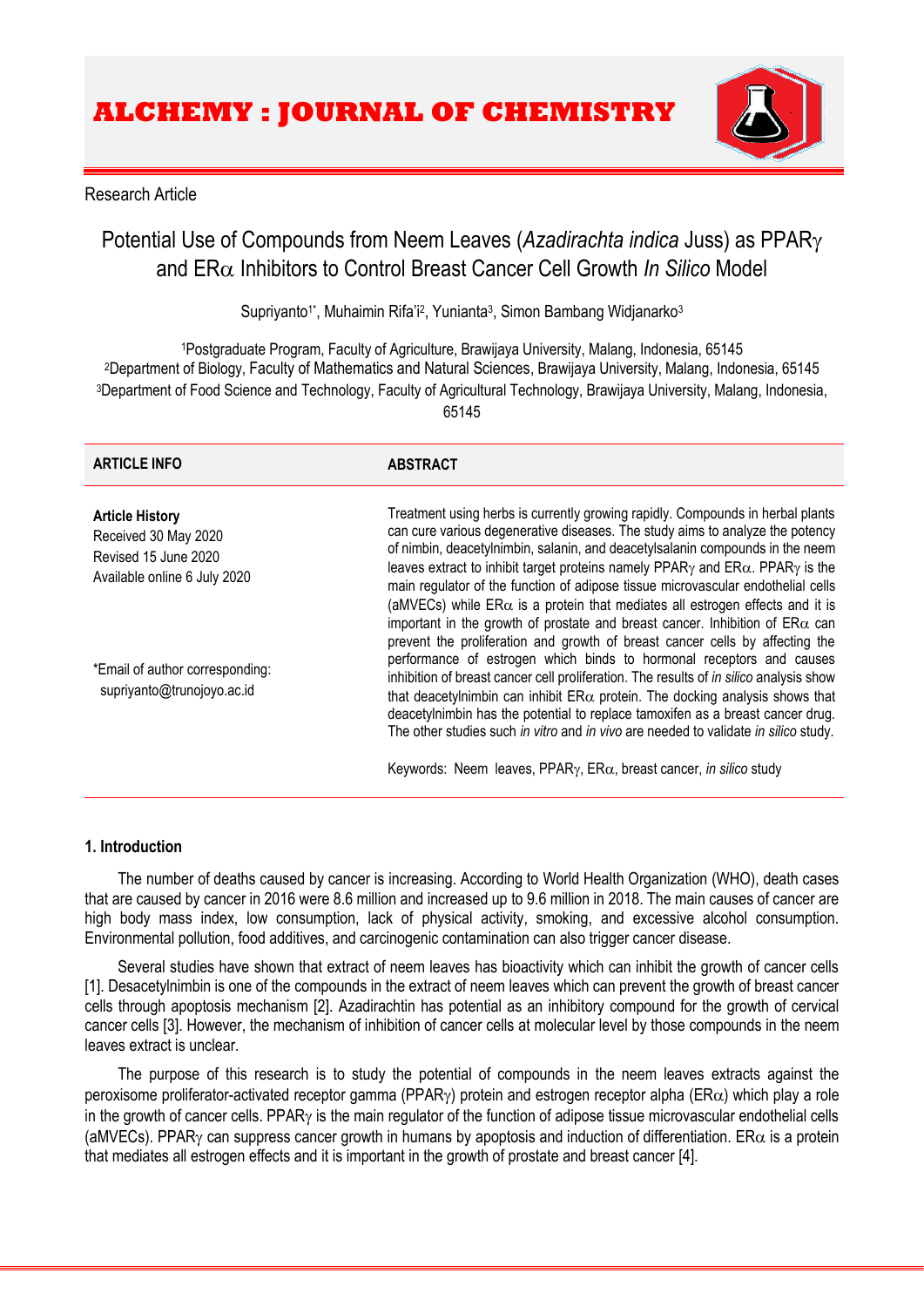## *Supriyanto et al. / ALCHEMY: JOURNAL OF CHEMISTRY, 8 : 1 (2020) 18-22*

Estrogen plays an important role in development of breast cancer. This compound will bind to estrogen receptors so that complex formation can trigger cell proliferation [5]. Common chemical treatment uses tamoxifen to inhibit the growth of cancer cells. Tamoxifen, an "anti-estrogen" compound, works by competing with estrogen to bind to estrogen receptors in breast cancer cells. Tamoxifen is known as a selective estrogen receptor modulators (SERMs). This compound helps to inhibit the growth and development of breast cancer cells by blocking [6]. The aim of this study is to analyze the potential of nimbin, deacetylnimbin, salanin and deacetylsalanin compounds as PPAR $\gamma$  and ER $\alpha$  inhibitors in the growth of breast cancer *in silico* model.

## **2. Materials and Methods**

#### *2.1. Materials*

The three-dimensional structure of azadirachtin, nimbin, deacetylnimbin, salanin, and deacetylsalanin compounds is downloaded on the website: https://pubchem.ncbi.nlm.nih.gov/. The structure of PPAR<sub>Y</sub> and ER $\alpha$  target proteins is downloaded on PDB (Protein Data Bank), http://www.rcsb.org/pdb/home/home.do.

## *2.2. Determination of Target Protein*

Determination of target protein from bioactive compounds in the neem leaves is conducted using SEA Target Prediction Webserver (http://sea16.docking.org/) and Swiss Target Prediction (http://www.swisstargetprediction.ch/) by entering canonical SMILE from each compound. The approach of the targeted protein prediction is based on the similarity of the composition of the compound inputted with compounds that have been shown to interact with certain proteins.

## *2.3. Molecular Docking*

Docking is performed using Autodock Vina in the PyRx 9.5. Proteins used as a target are PPAR $\gamma$  (PDB ID 3E00 complex with GW9662 inhibitor) and  $ER\alpha$  (PDB ID 3ERT complex with 4-hydroxytamoxifen inhibitor). Both proteins are selected because they are commonly target protein in the breast cancer treatment. PyMol 2.3.1 program is used to visualize the docking results, while LigPlot 2.1 program is used to see amino acid interactions.

#### *2.4. Preparation of Structure and Molecule Code*

Ligands for docking analysis are nimbin, deacetylnimbin, salanin, and deacetysalanin. The SMILES code of the four ligands is converted to a 3D structure in PDB format using BIOVIA Discovery Studio 4.5 (20). This structure is used for docking ligands. The receptor structure is taken from PDB for PPAR $\gamma$  and ER $\alpha$ . The proteins or receptors are prepared using BIOVIA Discovery Studio.



**Figure 1**. Three-dimensional structure of ligands: A) nimbin, B) deacetylnimbin C) salanin, and D) deacetylsalanin.

#### *2.5. Validation of Molecular Docking Method*

Validation of molecular docking methods is carried out using Autodock Application Tools (Autodock 4.2 and Autogrid) with docking back (redocking) native ligands in HER-2 protein in which the native ligand is removed. Parameter method validation is root mean square deviation (RMSD) which the value can be accepted  $\leq 3.0$  Å.

## **3. Result and Discussion**

Hanahan and Weinberg [7] classified characteristics of cancer into several principles which are development, invasion, and metastasis cancer (Hallmarks of Cancer). Therefore, to study the development of cancer and its therapy, the principles and characteristics in the Hallmarks of Cancer need to be considered.

## *3.1. Predictions of Target Protein*

Target proteins from bioactive compounds in the neem leaves can be predicted using Swiss Target Prediction to estimate the most possible molecular targets. This prediction is based on a combination of 2D and 3D structure similarities.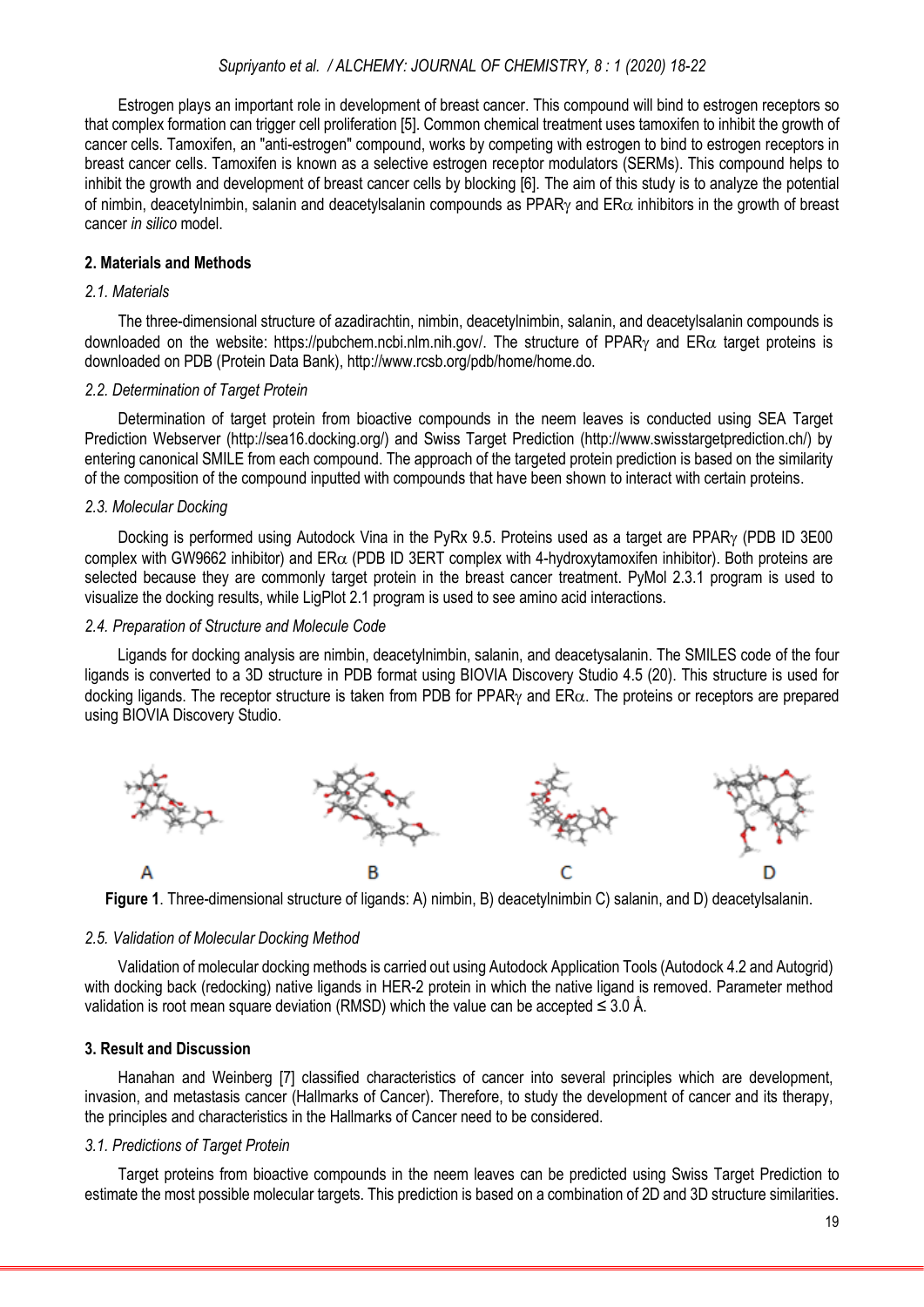The bioactive compounds in the neem leaves are predicted to target proteins which play many roles in the cancer development such as interacting with EGFR in signaling proliferation and with proteins in inflammation, targeting proteins in angiogenesis and cyclin-dependent kinases (play in cell cycles), and being able to target MDM2 that binds p53 to repair DNA damage. The prediction of target proteins by bioactive compounds in the neem leaves is shown in **Table 1**.

| Compound       | <b>Target Protein</b>                                | Pa (Probability of Activity) |
|----------------|------------------------------------------------------|------------------------------|
| Deacetylnimbin | Macrophage migration inhibitory factor (MIF)         | 0.2800                       |
|                | Epidermal growth factor receptor (EGFR)              | 0.2800                       |
|                | Interleukin-8 receptor CXCR2, CXCR1                  | 0.1032                       |
|                | Vascular endothelial growth factor receptor 1 (FLT1) | 0.1032                       |
|                | Cyclin-dependent kinase (CDK)                        | 0.1032                       |
|                | MDM2                                                 | 0.1032                       |
| Azadirachtin   | Epidermal growth factor receptor (EGFR)              | 0.0499                       |
| Nimbin         | Macrophage migration inhibitory factor (MIF)         | 0.3000                       |
|                | MDM <sub>2</sub>                                     | 0.0900                       |
|                | Colony stimulating factor 1 receptor (CSF1R)         | 0.0900                       |

| Table 1. The Prediction of Target Proteins |  |  |  |  |  |  |
|--------------------------------------------|--|--|--|--|--|--|
|--------------------------------------------|--|--|--|--|--|--|

## *3.2. Molecular Docking Analysis*

Docking performed in this study is specific docking by duplicating of the interaction between target proteins and ligand control. Docking is a method for predicting the strength of interactions between receptors and ligands based on binding affinity values. Strong interaction between receptors and ligands occurs if the value of binding affinity is more negative. Deacetylnimbin and nimbin compounds are more potential as  $ER\alpha$  inhibitor than the other bioactive compounds. Docking analysis to PPAR<sub>Y</sub> as protein target does not give good result so it is not analyzed further. The results of  $ER\alpha$  docking with tamoxifen as control can be seen in **Table 2**.

| Table 2. Result of ESRa Docking with Tamoxifen Control |  |
|--------------------------------------------------------|--|
|--------------------------------------------------------|--|

| Ligand              | <b>Binding Affinity (kcal/mol)</b> |
|---------------------|------------------------------------|
| Deacetylnimbin      | $-6.3$                             |
| Nimbin              | $-6.3$                             |
| Deacetylsalanin     | $-2.8$                             |
| Salanin             | 44                                 |
| Tamoxifen (Control) | -98                                |

The result of docking shows that deacetylnimbin and nimbin have a high enough affinity to interact and inhibit the ERα activity with a binding affinity value of -6.5 kcal/mol. The value is closest to the binding affinity value of tamoxifen as a control, -9.8 kcal/mol.

## *3.3. Docking Analysis using Discovery Studio*

Besides the value of binding affinity, analysis with Discovery Studio (DS) is also carried out to study interactions between ligands and proteins at the molecular up to the atomic level. The analysis shows deacetylnimbin interacts with the hydrophobic cave of ERα protein. In chemical bonds, interaction formed between amino acids of ERα and deacetylnimbin is hydrogen bond. Furthermore, hydrophobic interactions are also found on several sites of the protein as well as the ligand (**Figure 2**).

The number of hydrogen bonds formed in protein-ligand interactions contributes to the stability of the complex structure, in other words, the more number of hydrogen bonds formed, the more complex structure will be. Four hydrogen bonds in the protein-ligand interaction, it can form a stable complex structure [8]. Besides its binding affinity, analysis using DS shows interactions of hydrophobic and strong hydrogen bonds between ERα protein and deacetylnimbin. The hydrogen bonds and hydrophobic bonds optimization in protein-ligand interactions also influence bond stability between the ligand and its target [9]. When a sufficient number of hydrogen bonds are accompanied by hydrophobic interactions, it can be said that the interactions between the two molecules are quite strong interaction.

The stability of ERα protein and deacetylnimbin can be achieved when they bind. One possible mechanism to inhibit cancer development using deacetylnimbin is by preventing the interaction of ERα with its original ligand which has mitogenic signaling activity.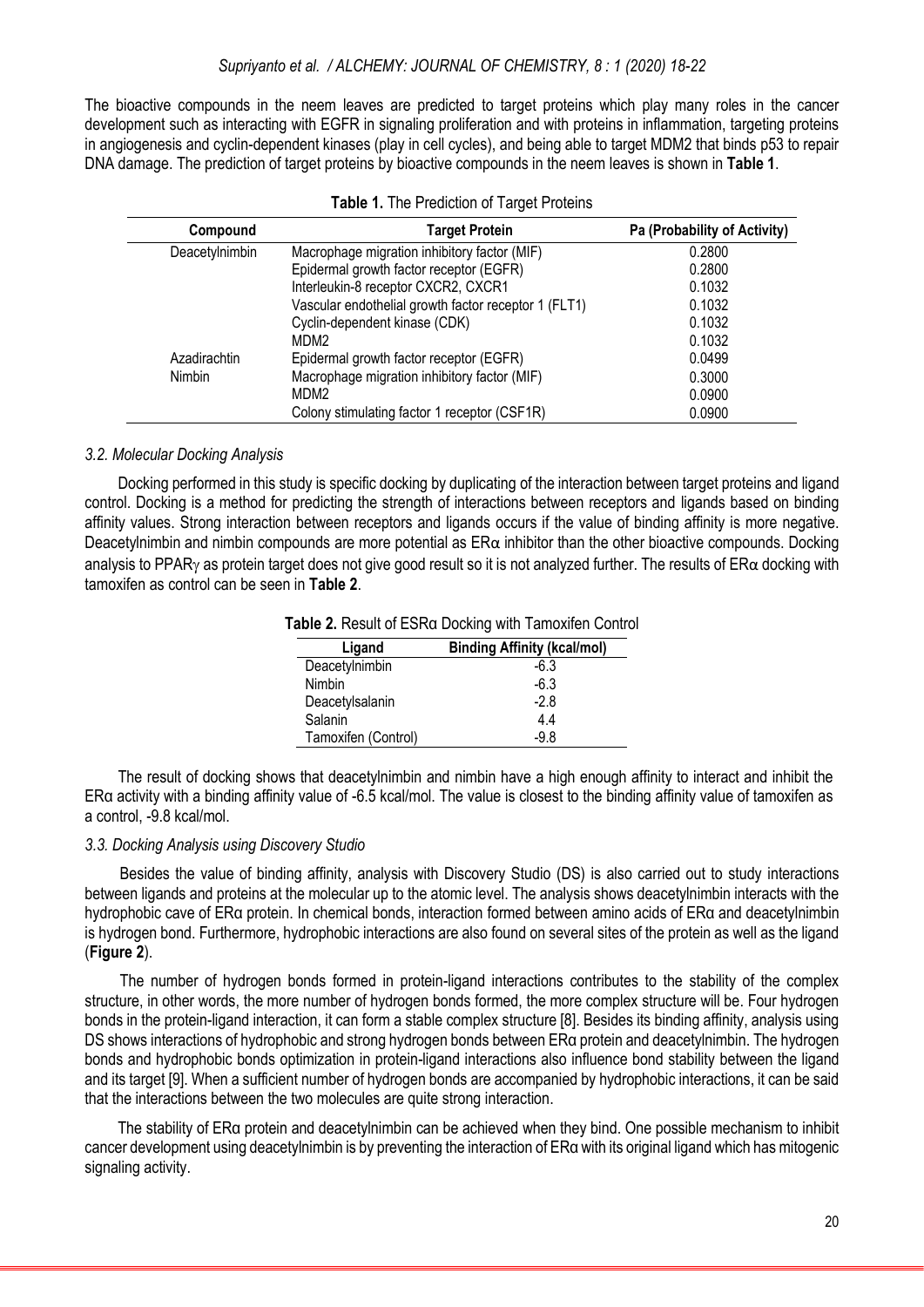

**Figure 2.** Visualization of ERα between ligands - tamoxifen (red), nimbin (blue), and deacetylnimbin (violet).

After calculating the binding affinity value, it is necessary to do further analysis of the interaction of amino acids between proteins and ligands using the LigPlot program. Based on LigPlot analysis, interaction of several amino acids is the same between bioactive compounds in the neem leaves and tamoxifen (control). It can be predicted that the bioactive compound in the neem leaves can interact with ERα similar to interactions of ERα and tamoxifen.

|                |                                                                                                                                                       | <b>Table 3.</b> Visualization using Lightot Flogiant |                              |
|----------------|-------------------------------------------------------------------------------------------------------------------------------------------------------|------------------------------------------------------|------------------------------|
| Compounds      | <b>Hydrophobic Bond Position</b>                                                                                                                      | <b>Hydrogen Bond Position</b>                        | Hydrogen Bond Distance (Å)   |
| Tamoxifen      | LEU387, LEU349, EU346,<br>MET421, LEU428, LY420,<br>MET343, GLU419, IS524,<br>GLY521, LEU525, RP383,<br>ALA350, LEU384, THR347                        | GLU353, ARG394                                       | ARG394: 2.80<br>GLU353: 2.75 |
| Deacetylnimbin | LEU525, TRP383, HR347,<br>LEU387, ALA350, LU353,<br>ARG394, MET388, HE404,<br>ILE424, LEU384, HIS524,<br>GLY521, MET343, GLY420                       | <b>LEU346</b>                                        | LEU346: 3.26                 |
| Nimbin         | TRP383, LEU525, ILE424,<br>HIS524. MET343. GLY521.<br>MET388, GLY420, LEU346,<br>LEU391, LEU384, GLU353,<br>PHE404, ARG394, LEU349,<br>ALA350, THR347 | Not identified                                       |                              |

**Table 3**. Visualization using LigPlot Program

Based on **Table 3**, it can be seen that deacetylnimbin and nimbin have 10 and 9 amino acids, respectively, which are the same as the amino acids of tamoxifen (control). The result proves that deacetylnimbin is more potential than nimbin. The hydrogen bond distance of ARG394 and GLU353 is 2.80 and 2.75 Å, respectively.

## *3.4. Validation of Molecular Docking Method*

Validation of molecular docking methods was done by redocking native ligand of ERα with pre-prepared ERα protein. Parameter of method validation is RMSD value that shows the distance of deviation from position native ligand binding with protein after docking to the native bonding position of the real ligand. The score of RMSD value can also be called distance bond. RMSD value obtained in this research is 0.7 Å which means the molecular docking method used has been validated. The visualization of interactions of molecular docking can be seen in **Figure 2**. The small RMSD value reflects the ligand position of the redocking result is closer to the crystallography result.